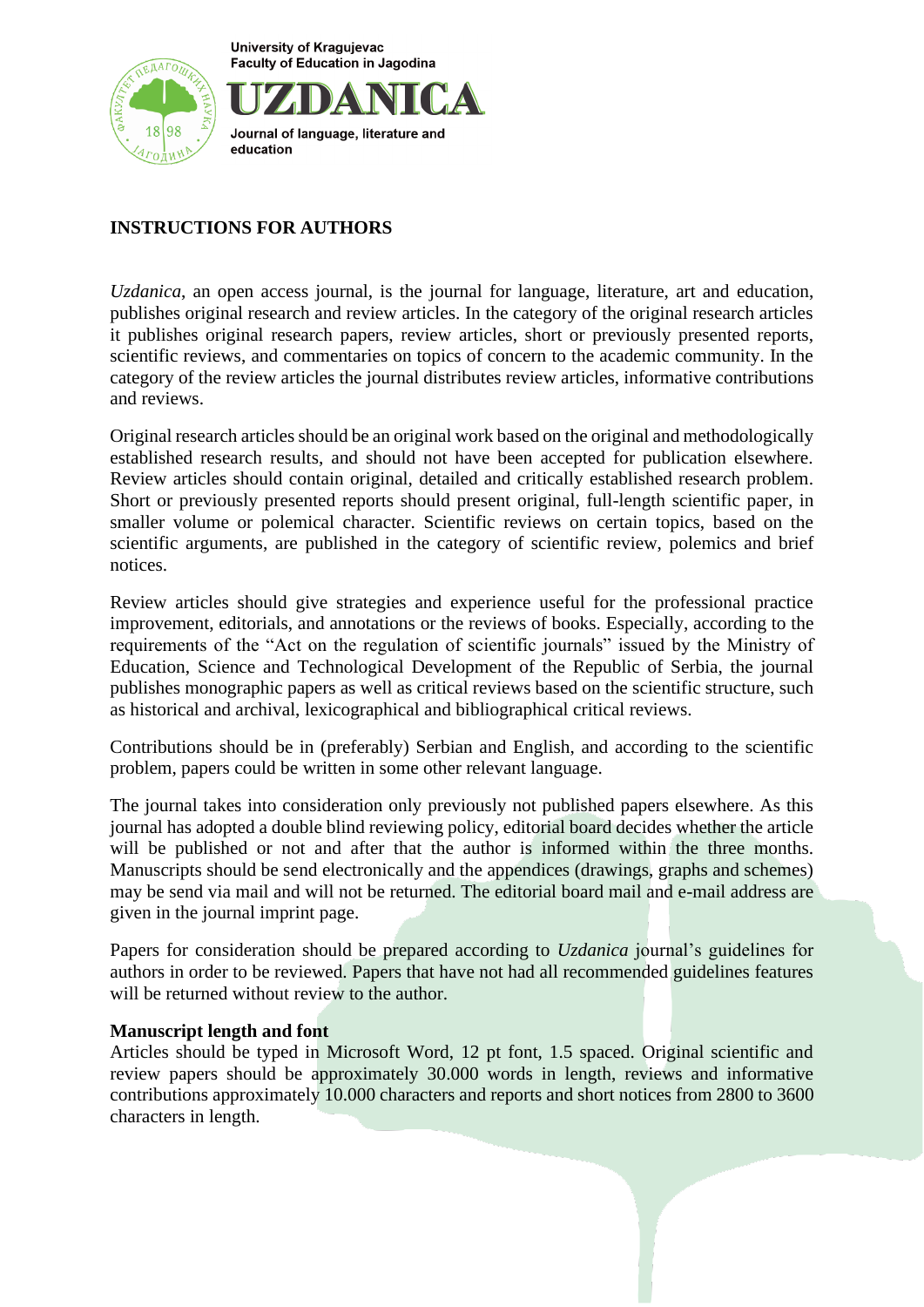**University of Kraguievac Faculty of Education in Jagodina** 





#### **Author's name**

Full name(s) of the author(s) should be given. It is advisable that middle names' letters are provided as well. Surnames and names of the local authors should be given in the original form preserving the diacritic elements of the alphabet.

## **Affiliation**

The full (official) name of the affiliation in hierarchical order should be given (for example, University in Belgrade, Faculty of Philosophy – Sociology department, Belgrade) and eventually the name of the institution in which the author conducted the presented research. The name of the affiliation should be placed under the authors' names. Authors' position and title should be excluded.

## **Contact**

The address and the email address should be placed in the footnote at the end of the first page of the article. If there are more authors, only the corresponding author's address should be given here.

## **Abstract**

A concise and factual abstract is required (maximum length from 100 to 250 words). The abstract should state briefly the purpose of the research, the principal results, and major conclusions. An abstract should be placed under the article's title, name(s) of the author(s) but before key words. After the key words, the body of the article should take place.

#### **Summary**

If the paper is written in Serbian, the summary should be given in the foreign language. It is recommended that the summary is given in the structured form. The summary length may be 1/10 of the article length and should be placed at the end of the article right after the references.

## **Key words**

The number of key words must not exceed 10. In the article, the key words should be placed after the abstract or the summary.

#### **References**

The following APA format guidelines should be applied throughout the paper:

#### 1. **Book**

In the body of the text: (surname year: page)

In the reference list: surname (year): initial letter of first name and surname, *title*, place: publisher.

Crystal (1999): D. Crystal, *The encyclopaedia of the modern linguistics*, Belgrade: NOLIT. Chomsky (2008): N. Chomsky, *Hegemony or Survivor*, Novi Sad: Rubikon. Chomsky (1968): N. Chomsky, Language and Mind, Harcourt, Brace and World: New York.

#### 2. **Article**

In the body of the text: (surname year: page)

In the reference list: surname (year): initial letter of first name and surname, title, *journal title*, issue, place: publisher, pages.